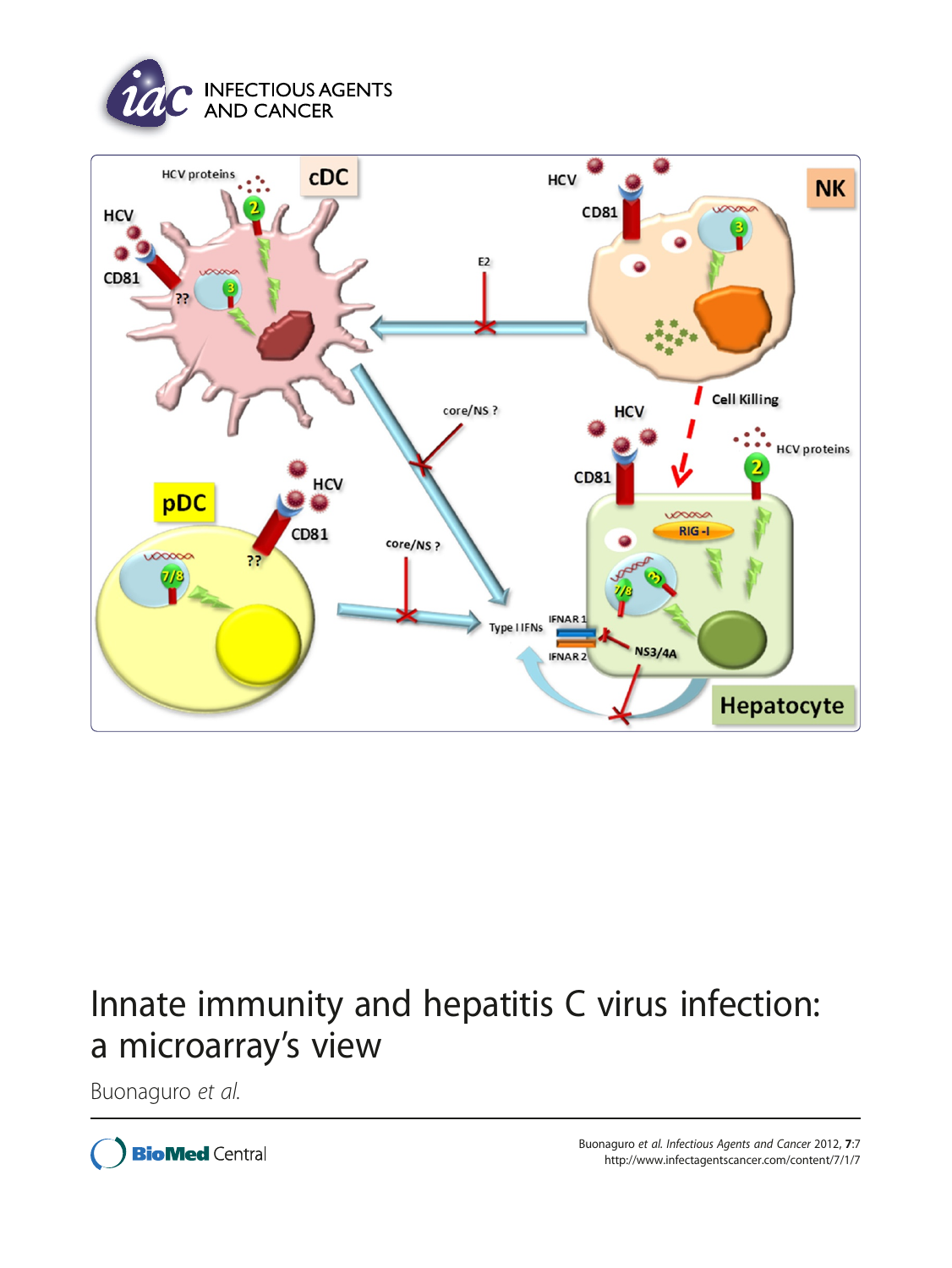

**REVIEW CONSTRUCTION CONSTRUCTION CONSTRUCTS** 

# Innate immunity and hepatitis C virus infection: a microarray's view

Luigi Buonaguro, Annacarmen Petrizzo, Maria Lina Tornesello and Franco M Buonaguro\*

# Abstract

Hepatitis C virus (HCV) induces a chronic infection in more than two-thirds of HCV infected subjects. The inefficient innate and adaptive immune responses have been shown to play a major pathogenetic role in the development and persistence of HCV chronic infection. Several aspects of the interactions between the virus and the host immune system have been clarified and, in particular, mechanisms have been identified which underlie the ability of HCV to seize and subvert innate as well as adaptive immune responses. The present review summarizes recent findings on the interaction between HCV infection and innate immune response whose final effect is the downstream inefficient development of antigen-specific adaptive immunity, thereby contributing to virus persistence.

Keywords: HCV, Innate immunity, Pattern recognition receptors (PRRs), Interferon stimulated genes (ISGs), Systems biology

# Hepatitis C virus: a brief overview

Hepatitis C virus (HCV) is a Hepacivirus of the Flaviviridae family, mainly involved in hepatic disorders, including chronic hepatitis which may progress to cirrhosis in about 10–20% of cases and further to hepatocellular carcinoma (HCC) in 1–5% of cirrhotic patients [\[1](#page-8-0)]. Furthermore, HCV has also been implicated as one of the major etiologic factors for type II Mixed Cryoglobulinemia (MC), an autoimmune disease that may evolve into an overt B-cell non-Hodgkin's lymphoma (NHL) in about 10% of MC patients [[2-4](#page-8-0)].

HCV is an enveloped positive-strand RNA virus. Six major HCV genotypes and more than 100 subtypes have been so far identified [[5-7\]](#page-8-0). HCV genomic RNA contains a single open reading frame flanked by  $5^{\prime}$  and  $3^{\prime}$  untranslated regions (UTRs) [\[8,9](#page-8-0)], which encodes for a single large polyprotein, processed by cellular and viral proteases to produce structural as well as non structural proteins [\[9,10\]](#page-8-0).

The core (C) and envelope proteins (E1 and E2) are structural components of the infectious particle [\[11](#page-8-0)], whereas the non structural (NS) proteins are required for RNA replication (NS3–NS5B), particle assembly

Molecular Biology and Viral Oncogenesis Unit, Istituto Nazionale Tumori "Fond. G. Pascale", 80131, Naples, Italy

(p7 and NS2) and protein maturation (NS2 and NS3/4A complex) [\[10,12\]](#page-8-0).

HCV entry into hepatocytes is mediated by one of the following putative receptors, such as the CD81 tetraspanin [\[13\]](#page-8-0), the scavenger receptor class B type I [[14](#page-8-0)], the tight junction proteins claudin [\[15,16\]](#page-8-0) and occludin [\[17](#page-8-0)], the latters conferring species specificity.

# Innate immune response to HCV

As for all microbial infections, innate immune response plays a critical role in the control and resolution of HCV infection providing signals for the efficient priming of the adaptive branch of immune response [\[18,19](#page-8-0)].

In particular, the innate immunity is important in HCV infection to control viral dissemination and replication in order to allow an adequate downstream development of antigen-specific humoral as well as cellular responses [\[20](#page-8-0)].

During the early phase of HCV infection, the viral RNA load increases in the first few days and remains high throughout the incubation period, which lasts for up to 10–12 weeks post-infection [[21,](#page-8-0)[22\]](#page-9-0). In such early stage, large amounts of type I interferons (IFN-α, IFN-β) may be produced by HCV-infected hepatocytes as well and y be produced by FIC v-inflected flepatocytes as we<br>Molecular Biology and Viral Oncogenesis Unit, Istituto Nazionale Tumori **as dendritic cells (DCs) to control viral replication** [\[23\]](#page-9-0).



© 2012 Buonaguro et al.; licensee BioMed Central Ltd. This is an Open Access article distributed under the terms of the Creative Commons Attribution License (<http://creativecommons.org/licenses/by/2.0>), which permits unrestricted use, distribution, and reproduction in any medium, provided the original work is properly cited.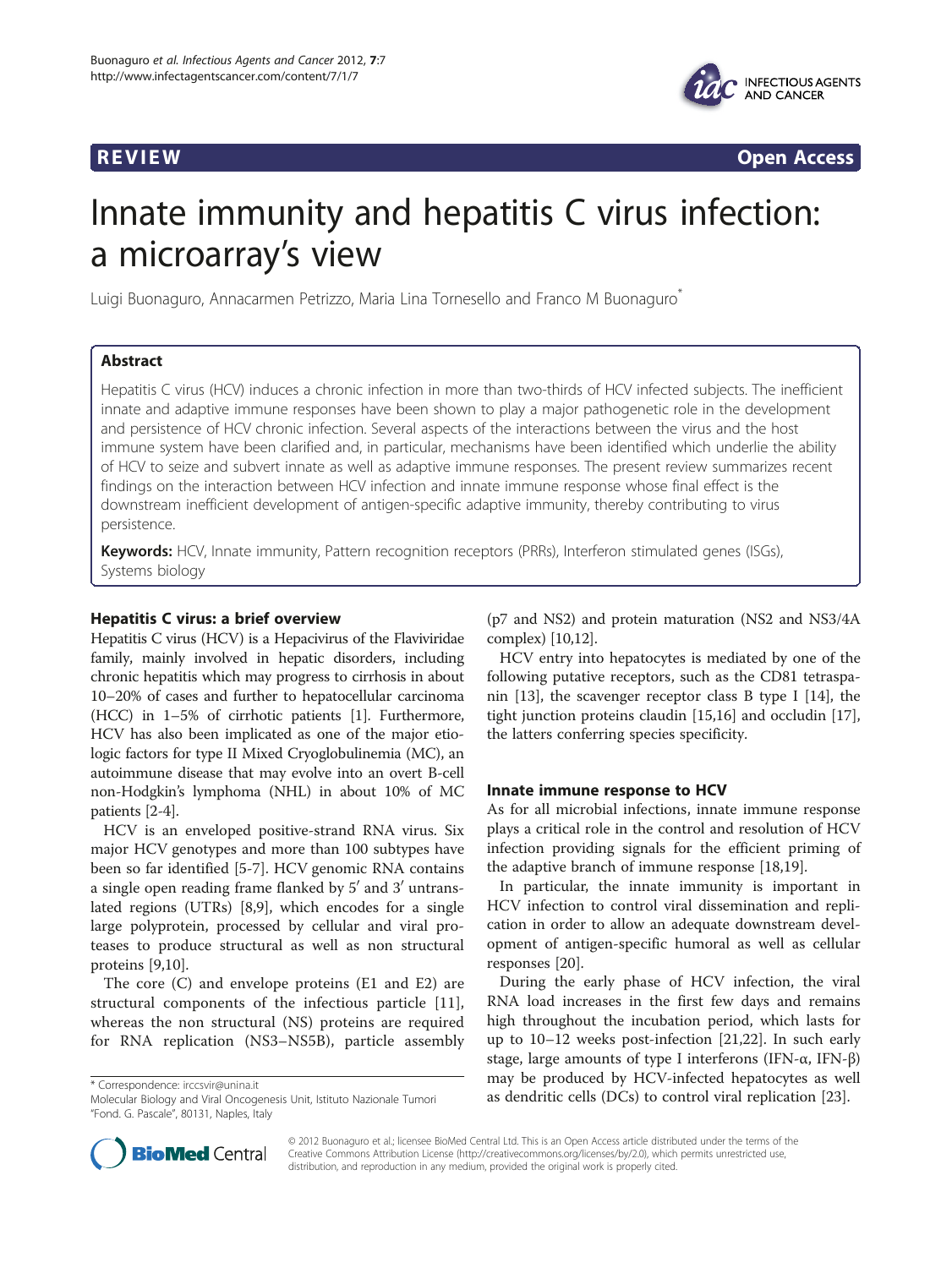Besides producing type I IFN, DCs represent the key cell compartment of innate immunity, orchestrating the quality and potency of downstream adaptive immune response. They are professional antigen presenting cells (APCs) able to uptake and process viral antigens, as well as release cytokines to efficiently prime both CD4+ helper T cells and CD8+ cytotoxic T lymphocytes (CTLs) [\[24\]](#page-9-0).

In particular, the subset of plasmacytoid DCs (pDCs) is considered the front line in antiviral immunity owing to their capacity to rapidly produce high amounts of type I interferon in response to viruses, upon recognition of viral components and nucleic acids through Toll-like receptor (TLR) 7 and TLR9 [\[25,26\]](#page-9-0). To further support such role, several reports show a decreased frequency of pDCs in peripheral blood of patients with chronic HCV infection and impaired production of IFN-α by pDCs from HCV patients [\[27-29](#page-9-0)]. Also, myeloid or conventional DCs (cDCs) are programmed to produce IFN- $\alpha$  in response to viral infection upon interaction between viral doublestranded RNA-like molecule polyinosinic:polycytidylic acid (poly I:C) and TLR3 [[30](#page-9-0)]. Moreover, cDCs produce high amounts of cytokines, such as IL-12, which has been shown to play an important role in stimulating IFN-γ production from activated T cells, inducing the development of type 1 (Th1) protective immune response [\[31,32](#page-9-0)]. Indeed, a recent study showed that an increased number of cDCs during acute HCV infection may be associated with viral clearance, whereas a loss in the number of cDCs may increase the risk for development of chronic HCV infection [\[33,34\]](#page-9-0).

Also natural killer (NK) cells are potent antiviral effectors due to their contribution to virus elimination via direct killing of infected cells and cytokine production [\[35](#page-9-0)]. Genetic factors appear to contribute to the level of NK cell responsiveness, as shown by the presence of individual killer cell Ig-like receptor/human leukocyte antigen (KIR/HLA) compound genotypes correlated with HCV clearance [\[36\]](#page-9-0). In particular, given that the interaction between KIRs expressed on NK cells and HLA expressed on target cells plays a key role in NK cell activation, it has been suggested that such genotypes are characterized by a higher sensitivity of NK cells with a faster degranulation and IFN-γ release in vitro [\[37\]](#page-9-0).

Nevertheless, innate immune response to HCV may also be detrimental inducing immunopathological effects on the liver. NK-mediated killing of HCV-infected hepatocytes and secretion of proinflammatory cytokines may cause liver damage, stimulating cDCs to produce high amount of IFN-  $γ$  which, subsequently, activates hepatic macrophages to enhance local inflammation [[38](#page-9-0)]. All such cascade of events contributes to the pathogenesis of liver disease [[39\]](#page-9-0).

The overall data demonstrate the complex, contradictory and evolving equilibrium between HCV and host innate immunity, whose result will lead to completely different clinical outcomes ranging from resolution to chronic viral infection.

# Pattern recognition receptors in sensing virus infection

The innate immune response to virus infection is activated when conserved motifs of microbial origin, known as pathogen-associated molecular patterns (PAMPs) are recognized by cell pattern recognition receptors (PRRs) [\[40\]](#page-9-0).

The 3 major classes of PRRs include Toll-like receptors (TLRs), RIG-I-like receptors (RLRs), and nucleotide oligomerization domain (NOD)-like receptors (NLRs) [[41-43](#page-9-0)]. Viral engagement of TLRs and RLRs leads to the activation of transcription factors, such as the IFN regulatory factors (IRFs) and NF-κB, which in turn may lead to the activation of IRF3 target genes, type I IFN, and proinflammatory cytokines [\[44](#page-9-0)].

So far, the role of NLRs in sensing RNA viruses is still unclear and they are primarily thought to be activated by intracellular stress signals (i.e. damage-associated molecular patterns, DAMPs) [\[45](#page-9-0)]. In this regards, DAMPS derived from HCV infected hepatocytes may play a critical role in promoting liver inflammation with immunopathological effects.

Innate immune cells (i.e. monocytes, neutrophils, dendritic cells) are rapidly activated upon recognition of infecting agents by a wide range of PRRs. Among them, the Toll-like receptors are members of the interleukin-1 receptor (IL-1R) superfamily [\[46,47\]](#page-9-0), characterized by a leucine-rich repeat (LRR) domain in the extracellular region and an extracellular Toll/IL-1R (TIR) domain [\[48](#page-9-0)].

So far, 11 TLRs have been identified. TLR1, TLR2, TLR6 and TLR10 are closely related to the TLR2 subfamily, whereas, TLR7, TLR8 and TLR9 are closely related to the TLR9 subfamily [\[49](#page-9-0)]. Each TLR has specific ligands, which allow the host to sense a wide diversity of pathogens [[50\]](#page-9-0). As a result of TLR stimulation, proinflammatory cytokines are released that activate the host immune response [\[51](#page-9-0)-[53\]](#page-9-0).

Most TLRs (except for TLR3) share a common signalling pathway, via the adaptor molecule, myeloid differentiation primary response protein 88 (MyD88) [\[54-56\]](#page-9-0). TLRs recruit MyD88 via TIR domains, then MyD88 binds the IL-1R-associated kinase (IRAK) and the signal is propagated to tumor necrosis factor (TNF) receptor-associated factor-6 (TRAF6), for activation of NF-kB and mitogenactivated protein kinases (MAPK). A second pathway involves the TIR-associated protein (TIRAP)/MyD88 adaptor-like (Mal) for TLR1/2, TLR2/6 and TLR4 signalling [\[57,58\]](#page-9-0).

On the contrary, TLR3 signalling is independent of MyD88 and is mediated by TIR-domain containing adaptor inducing IFN-b (TRIF)\_toll-like receptor adaptor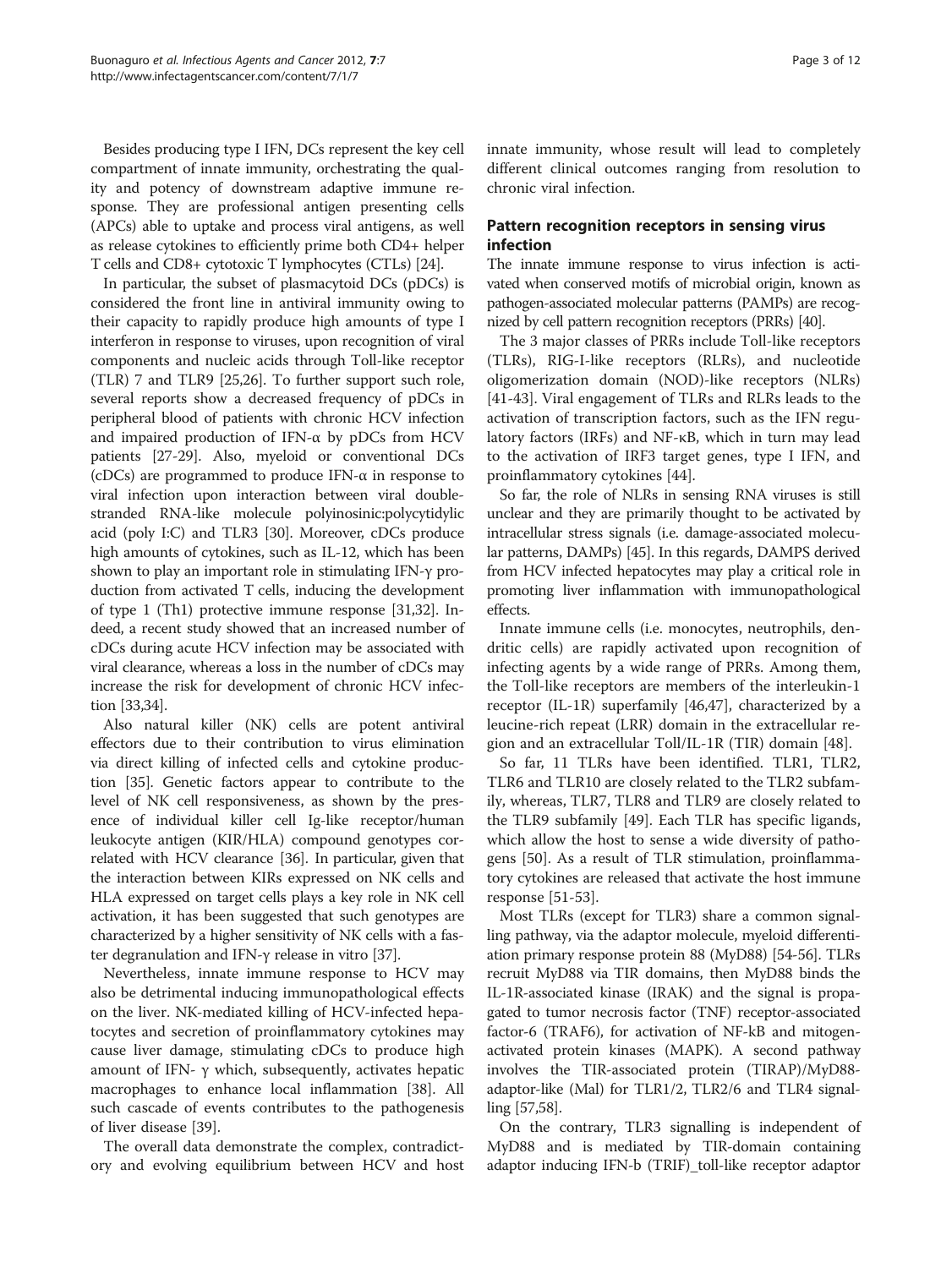<span id="page-3-0"></span>molecule I (TICAM I) with induction of interferonregulatory factor-3 (IRF-3) transcription factor and subsequent production of IFN-β [\[59\]](#page-9-0).

The RIG-I-like receptors (RLRs) are sensors of viral RNA, consisting of three members: RIG-I, melanoma differentiation antigen 5 (MDA5) [[60](#page-9-0)] and laboratory of genetics and physiology-2 (LGP2) [[61-64\]](#page-9-0). RLRs are expressed in the cytoplasm of most cells, including hepatocytes, representing good candidates as primary intracellular sensors of HCV infection. Both RIG-I and MDA5 contain 2 N-terminal caspase activation and recruitment domains (CARD) [[65](#page-9-0)]. Moreover, all the RLRs have a DExD/H RNA helicase domain and bind to RNA ligands [[66](#page-10-0)]. In addition, RIG-I has a repressor domain that interacts with the CARD domains to maintain the receptor in a non-active conformation in the absence of infection [\[67\]](#page-10-0). LGP2 lacks the CARD domains and may function as a regulator of RLR signalling [\[68](#page-10-0)]. RIG-I senses non-self double-stranded RNAs (dsRNAs) with free 5'-triphosphates and is recruited to the mitochondrial surface, where interacts with MAVS (mitochondrial antiviral signalling protein; also known as IFN-β promoter simulator 1 (IPS-1), virus-induced signaling adapter (VISA), and CARD adaptor inducing IFN-β (Cardif )) on the outer mitochondrial membrane. MAVS is a CARD protein and an essential adaptor for RLR signalling [[69](#page-10-0)]. The interaction between RIG-I and MAVS results in the activation of the transcription factors, interferon regulatory factor-3 (IRF-3) and nuclear factor-kB (NF-kB) with subsequent transcription of IFN-β [[70\]](#page-10-0).

Overall, the data show that, regardless the class of PRRs engaged upon viral recognition, the activated pathways in cells of the innate immunity converge to induce the production of type I IFN with highly effective antiviral activity.

# IFN signalling during HCV infection

The production of IFN-β resulting from HCV infection leads to activation of the JAK (Janus kinase)/STAT (signal transducer and activator of transcription) signalling pathway with the expression of interferon-stimulated genes (ISGs) (Figure 1) [[71,72](#page-10-0)].

Among others, an increased expression has been described for the  $2'$ -5'-oligoadenylate synthase 1 (OAS1)/ RNAse L system, which degrades viral and cellular RNA [[73\]](#page-10-0), and the RNA-specific adenosine deaminase acting on RNA 1 (ADAR1), which converts adenosine residues into inosine residues in dsRNA [[74\]](#page-10-0), thereby mutating and destabilizing secondary viral RNA structures [\[75](#page-10-0)]. Similarly, induction of other ISGs, such as P56 [\[76\]](#page-10-0) and protein kinase R (PKR) [\[77\]](#page-10-0), which inhibit translation of viral and host RNAs [\[78](#page-10-0)], has been reported. Such induction of ISGs will ultimately amplify the IFN response, in a loop fashion, given that some pattern recognition and signalling molecules are ISGs per se, such as RIG-I, TLR3 and TRIF, whose final outcome is the production of IFN-β (Figure 1) [\[79\]](#page-10-0).

In this complex framework, HCV establishes a chronic persisting infection when is able to disrupt the host

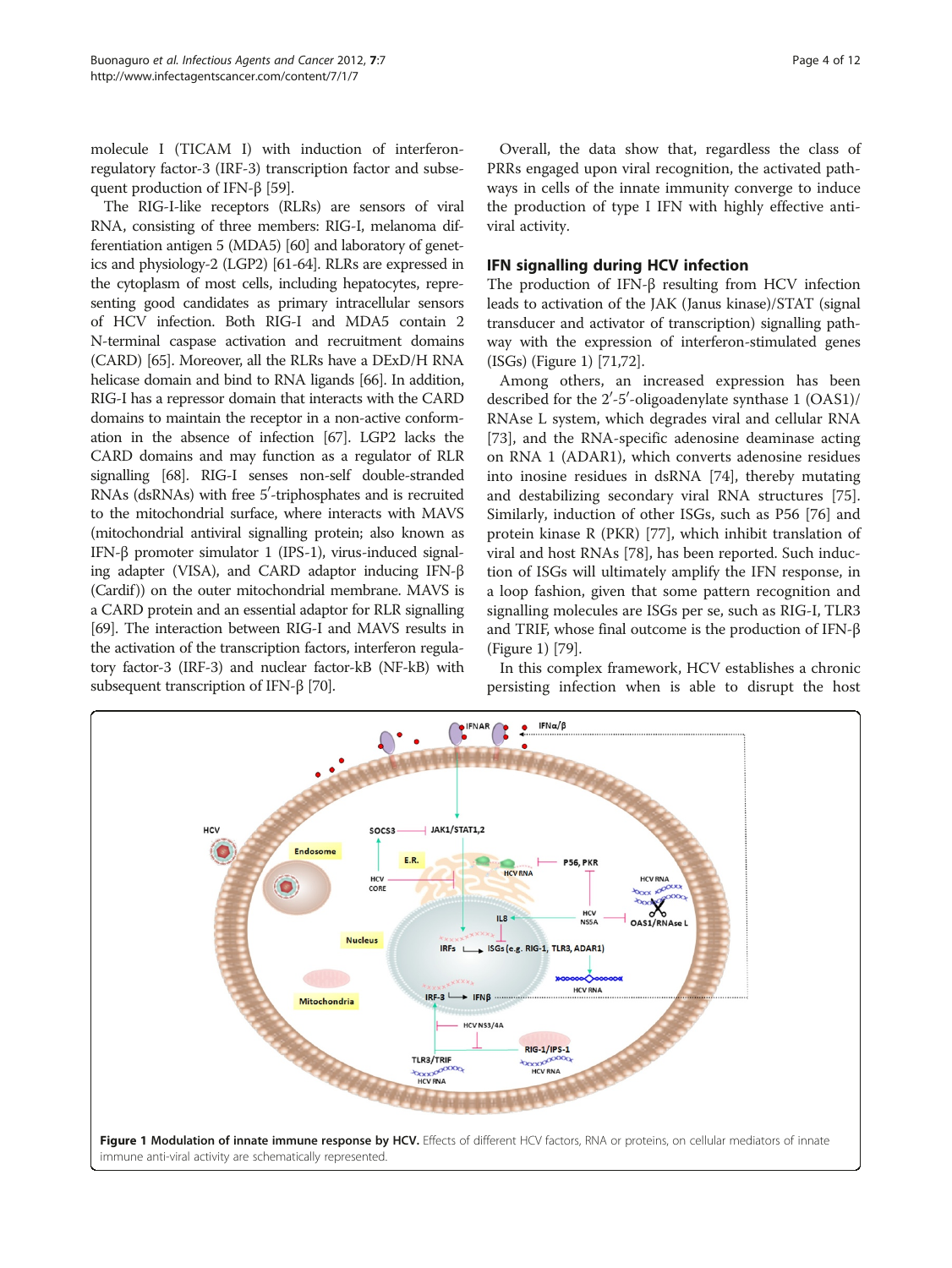immune response and to evade antiviral defenses. A major strategy employed by HCV to subvert the host innate immune response is to undermine IFN antiviral activity [\[80\]](#page-10-0) as well as functions of innate immune cells.

Regarding the IFN activity, the main targets of HCV are represented by the PAMP signalling pathways leading to IRF-3 activation, the IFN-α/β receptor signalling pathway and the ISG effector proteins (Figure [1\)](#page-3-0). In particular, HCV NS3/4A protein cleaves the adaptor molecules TRIF and IPS-1, thereby blocking TLR3 and RIG-I signalling pathways [[81](#page-10-0)]. Moreover, the HCV core protein interferes with JAK/STAT signalling and ISGs expression by several strategies, including 1) inhibition and degradation of STAT1 [[82](#page-10-0)]; 2) induction of the suppressor of cytokine signaling 3 (SOCS3) and protein phosphatase 2A (PP2A), which are an inhibitor of the JAK/STAT pathway [\[83\]](#page-10-0) and a reducer of the transcriptional activity of ISG factor 3 (ISGF3) [[84](#page-10-0)], respectively; 3) inhibition of ISGF3 binding to IFN-stimulated response elements (ISRE).

Furthermore, several HCV proteins directly interfere with the function of ISGs. Indeed, functional genomics analyses have shown that the NS5A protein induces a general attenuation of ISG expression via an increased secretion of IL-8 [\[85](#page-10-0)] and a subsequent modulation of IFN functions. In support of such inhibitory mechanism, serum levels of IL-8 have been found elevated in patients with chronic hepatitis C. In addition, NS5A inhibits  $2^{\prime}\text{-}5^{\prime}$ oligoadenylate synthetase  $(2t-5t)$  OAS) and PKR function [[86\]](#page-10-0) and E2 acts as decoy target to PKR [[87](#page-10-0)].

Even though such escape strategies still need to be validated in vivo, the available data strongly suggest that HCV has established redundant means to cope with the host IFN response.

# Interactions between HCV and cellular compartments of innate immunity

More recently, several reports have suggested that HCV itself may actively suppress the host immune response by inhibiting the function of innate immune cells.

### NK cells

NK cell activation, during the early phase of HCV infection, is involved in viral eradication, whereas direct suppression of NK cells may be implicated in HCV chronic persistence [[88](#page-10-0)]. It has been reported that the binding of HCV E2 protein to the CD81 receptor on NK cells inhibits their function and IFN-γ production [\[89,90\]](#page-10-0). Such results, however, are still controversial and their biological significance in vivo needs to be verified, considering that HCV E2 does not efficiently crosslink CD81 on NK cells when it is part of infectious virions, and NK cell function is not impaired after in vitro exposure to high concentrations of cell culture–produced HCV [[91](#page-10-0)].

The HCV core protein induces an up-regulation in the expression of major histocompatibility complex (MHC) class I molecules on the surface of hepatocytes by increasing the expression of transporter associated with antigen processing 1 (TAP1). The resulting suppression of NK cells activation and cytotoxic activity significantly contribute to HCV persistence [\[92\]](#page-10-0).

In addition, it has been reported that NK cells from chronic HCV-infected individuals show an increased expression of CD94/NKG2A inhibitory receptor, as well as production of immunosuppressive IL-10 and TGFβ. The sum of these effects is the functional impairment of NK cells to activate DCs and, ultimately, to generate Th1 CD4+ T cells [\[93](#page-10-0)].

### DC cells

DC response to HCV in the early stage of infection is crucial in determining the outcome of the disease and several studies indicate that chronic HCV-infected individuals show an impaired function of DC subsets.

The frequency of circulating pDCs [\[94\]](#page-10-0), as well as their ability to produce IFN-α upon in vitro stimulation [\[95](#page-10-0)] are reduced in chronic HCV patients and different mechanisms have been proposed. HCV core and NS3 proteins have been shown to activate in vitro monocytes via TLR2 to produce TNF-α, which in turn inhibits IFN-α production and induces pDCs apoptosis [\[96](#page-10-0)]. Alternatively, HCV may directly inhibit IFN- $\alpha$  production by pDCs in vitro [[97](#page-10-0)].

Similarly, maturation and functional differentiation of cDCs are altered in HCV infection, with decreased IL-12 and increased IL-10 production in vitro [\[98,99\]](#page-10-0), possibly resulting in insufficient T cell priming and delayed HCVspecific T cell responses. However, the impaired allostimulatory capacity of cDCs in chronic HCV patients is still contradictory, being described in some [\[100-102\]](#page-10-0) but not all studies [[103](#page-10-0)].

For both subsets of DCs, indeed, functional defects have been observed in vitro upon stimulation with individual HCV proteins but do not reflect an immune compromised status in chronic HCV patients, who show normal responsiveness to other viruses or recall antigens (reviewed in [[104,105\]](#page-10-0)). Therefore, the impaired efficacy of DCs compartment (i.e. pDCs) in chronic HCV patients would not be due to a "primary" dysfunction of such cells in producing type I IFNs but, more likely, to a "secondary" non-responsiveness of target HCV-infected hepatocytes, given the capacity of HCV to inhibit the IFN-stimulated signal pathway.

Overall data suggest that HCV interacts with and affects the function of different actors of the innate immunity. HCV interference is diverse with regard to cellular levels, targets and outcomes, however, the overall disruption of the coordinated activity of the innate immune response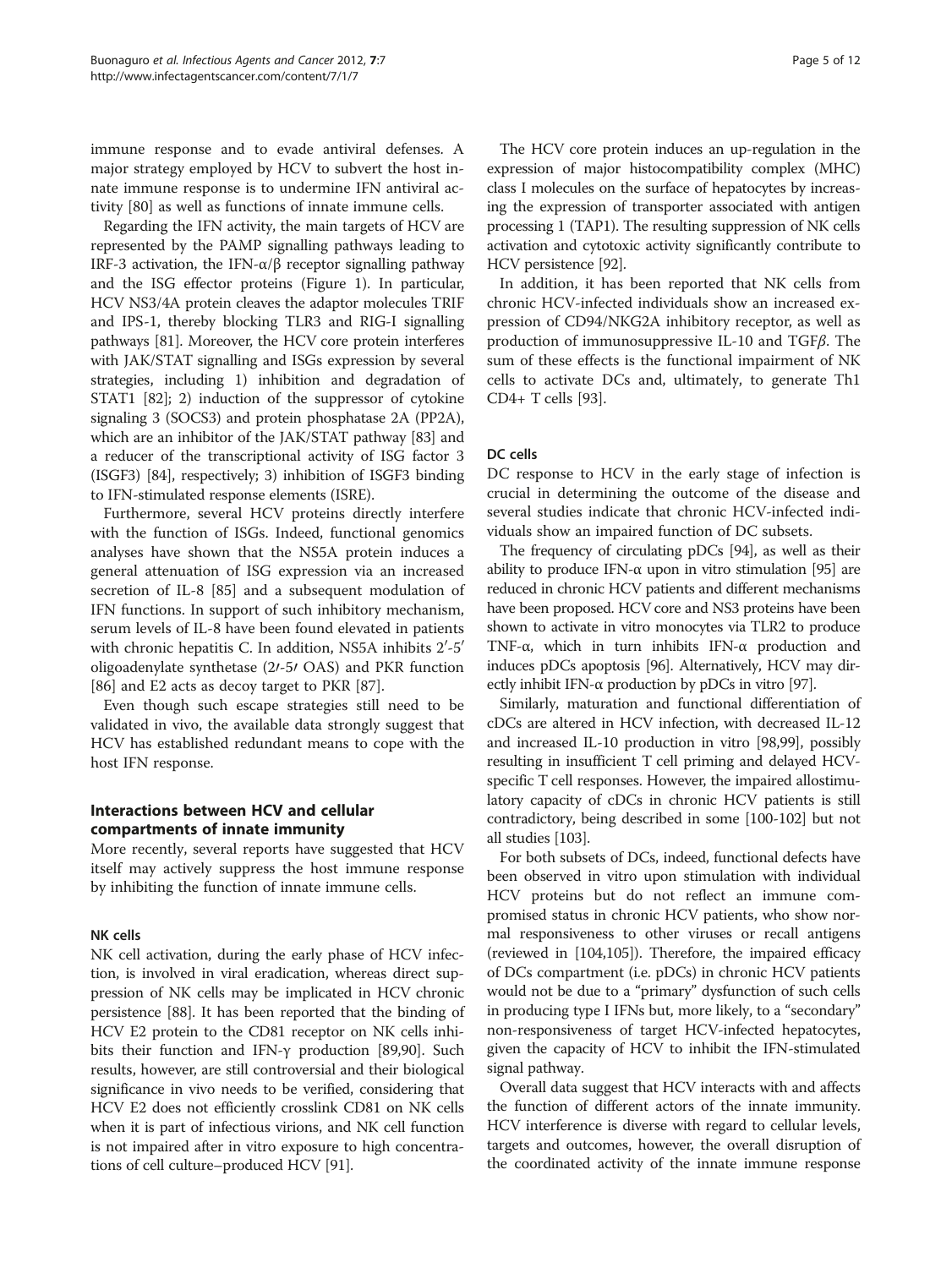results in deficient adaptive immune response and prevention of pathogen elimination (Figure 2).

### HCV disease: a microarray's view

The interplay between HCV and innate immunity can nowadays be addressed and studied by systems biology approaches which provide detailed level of investigation to better and fully analyze the network of interactions within virus and innate immunity. Conversely to traditional "reductionist" approach, indeed, the paradigm of systems biology is to look at a biological system as a whole, evaluating interactions among biological elements and their relationship with the surrounding environment. Systems biology has been increasingly applied to oncology [\[106-108](#page-10-0)], autoimmunity and infections [\[109,110\]](#page-11-0) and only recently to vaccinology [\[111-113](#page-11-0)].

Microarray analyses of gene transcriptional profiles have been performed to identify molecular signatures of the innate immunity compartment related to HCV infection (Table [1](#page-6-0)).

It has been recently shown that specific immune genes are significantly increased in HCV cirrhotic liver as compared to control normal tissue [[114](#page-11-0)]. Such genes include IRF1, tripartite motif-containing 22 (TRIM22), and multiple leukocyte immunoglobulin-like receptors (LILRA1, LILRA4, LILRA5, LILRB2, LILRB3 and LILRB4), which have been reported to play a role in the virus – host interaction.

IRF1 is a critical transcriptional regulatory factor that modulates ISG expression and has been shown to regulate HCV subgenomic replicon activity in cultured hepatoma cells [\[115](#page-11-0)]. Interestingly, polymorphisms in the IRF1 promoter have been associated with a better response to IFN-α therapy in patients with chronic HCV infection [\[116\]](#page-11-0).

TRIM22 belongs to the tripartite motif family of proteins which have been associated with innate immune re-sponse to viruses, inhibiting viral replication [\[117\]](#page-11-0).

Moreover, multiple leukocyte immunoglobulin like receptors (LILRs) are known to be expressed on myelomonocytic cells and can influence both the innate and acquired immune response. In particular, LILRB2 has been previously reported to be up-regulated also in HIV patients and may impair the antigen presentation function of monocytes [\[118](#page-11-0)], whereas, LILRB4 has been shown to impair antigen presentation and T cell recruitment modulating the expression of proinflammatory cytokines [[119](#page-11-0)].

A different study showed a total of 524 genes differentially expressed in "advanced HCV" as compared to non viral hepatitis, with 466 up-regulated genes and 58 down-regulated genes [[120](#page-11-0)]. The most affected biological functions observed in "advanced HCV" include the canonical pathways of calcium signalling, hepatic fibrosis/stellate cell activation and actin cytoskeleton signalling. Moreover, many differentially expressed genes involved in the pathways of immune system, fibrosis, proliferation, cell growth, and apoptosis have been found to be up-regulated according to previously published data [[121-123\]](#page-11-0). The majority of such genes are involved in the pathway of the immune and inflammatory response, including: class II major histocompatibility

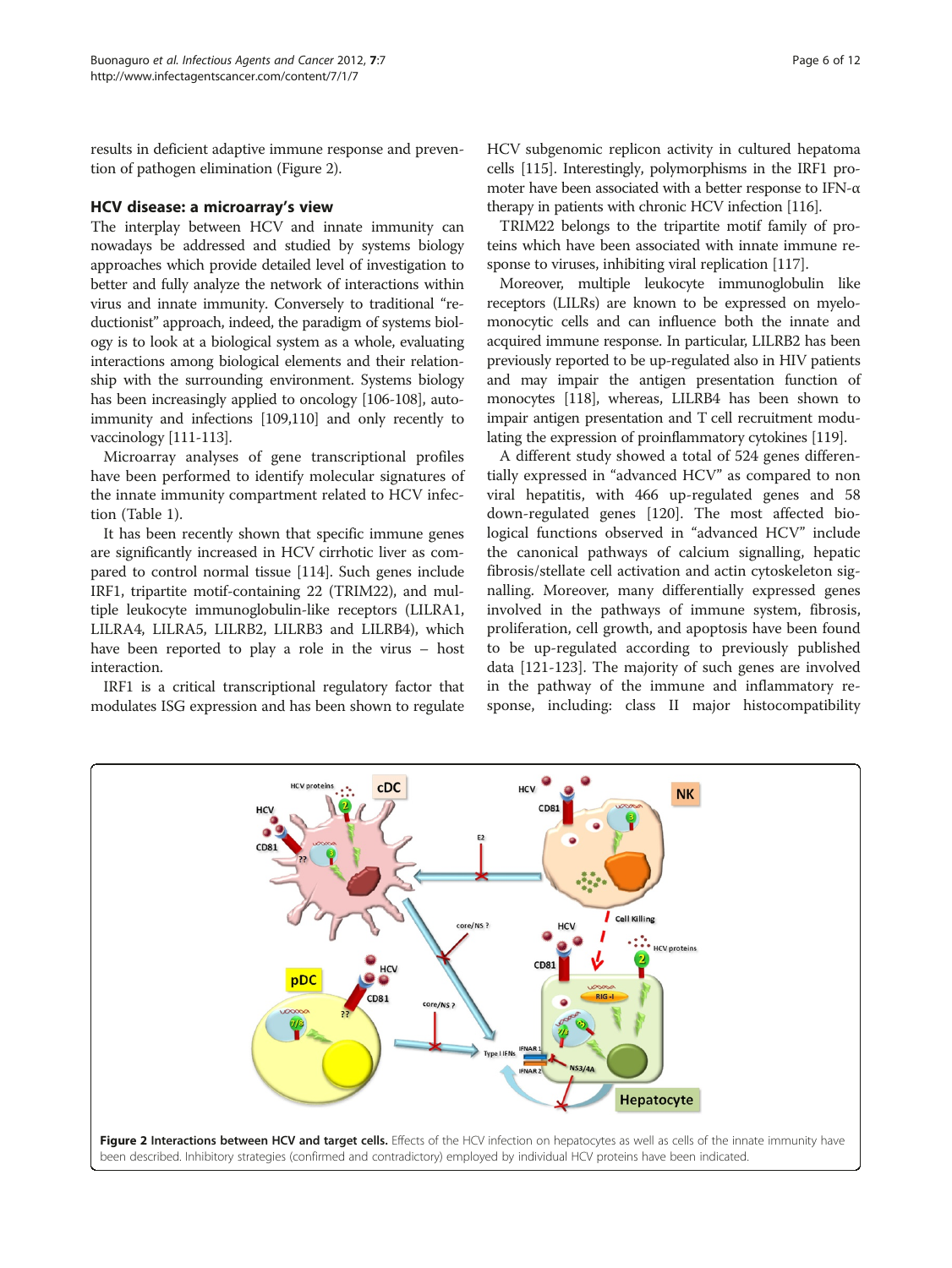# <span id="page-6-0"></span>Table 1 Differentially expressed genes identified in listed studies on liver tissues from chronic HCV patients

| <b>GENE NAME</b>       | <b>DESCRIPTION</b>                                                    |
|------------------------|-----------------------------------------------------------------------|
| Folkers et al. [114]   |                                                                       |
| IFNAR1                 | Interferon-alpha/beta receptor alpha chain Precursor                  |
| IRF1                   | Interferon regulatory factor 1                                        |
| LAIR1                  | Leukocyte-associated immunoglobulin-like receptor 1 Precursor         |
| LEAP2                  | Liver-expressed antimicrobial peptide 2 Precursor                     |
| LILRA1                 | Leukocyte immunoglobulin-like receptor subfamily A member 1 Precursor |
| LILRA4                 | Leukocyte immunoglobulin-like receptor subfamily A member 4 Precursor |
| LILRA5                 | Leukocyte immunoglobulin-like receptor subfamily A member 5 Precursor |
| LILRB2                 | Leukocyte immunoglobulin-like receptor subfamily B member 2 Precursor |
| LILRB3                 | Leukocyte immunoglobulin-like receptor subfamily B member 3 Precursor |
| LILRB4                 | Leukocyte immunoglobulin-like receptor subfamily B member 4 Precursor |
| MAP4K2                 | Mitogen-activated protein kinase 2                                    |
| PSMB4                  | Proteasome subunit beta type-4 Precursor                              |
| RFX5                   | DNA-binding protein RFX5                                              |
| TRIM22                 | Tripartite motif-containing protein 22                                |
| TRIM34                 | Tripartite motif-containing protein 34                                |
| Khalid et al. [138]    |                                                                       |
| CCR4                   | Chemokine receptor 4                                                  |
| CXCL10                 | Chemokine ligand 10                                                   |
| HLA DQβ1               | Major histocompatibility complex II DQ beta1                          |
| HLA DQ <sub>X</sub> 1  | Major histocompatibility complex II DQ alpha1                         |
| IFI16                  | IFNa induced protein 16                                               |
| <b>IGLL</b>            | Immunoglobulin lambda locus                                           |
| IL2RA                  | Interleukin 2 receptor alpha                                          |
| LGALS3                 | Lectine galactoside binding soluble 3                                 |
| SCYA19                 | Small inducible cytokine subfamily A                                  |
| SGK                    | Serum/glucocorticoid regulated kinase                                 |
| Blackham et al. [139]  |                                                                       |
| CXCL1                  | Chemokine ligand 1                                                    |
| CXCL16                 | Chemokine ligand 16                                                   |
| CXCL <sub>2</sub>      | Chemokine ligand 2                                                    |
| CXCL3                  | Chemokine ligand 3                                                    |
| CXCL5                  | Chemokine ligand 5                                                    |
| CXCL6                  | Chemokine ligand 6                                                    |
| IL-8                   | Interleukin 8                                                         |
| IRF1                   | Interferon regulatory factor 1                                        |
| IRF9                   | Interferon regulatory factor 9                                        |
| MASP1                  | Mannan-binding lectin serine protease 1                               |
| MBL2                   | Mannose-binding lectin (protein C) 2, soluble                         |
| MX1                    | Interferon-induced GTP-binding protein Mx1                            |
| SOCS2                  | Suppressor of cytokine signaling 2                                    |
| SOCS3                  | Suppressor of cytokine signaling 3                                    |
| De Giorgi et al. [128] |                                                                       |
| B <sub>2</sub> M       | Beta 2 microglobulin                                                  |
| CD7                    | CD7 molecule                                                          |
| <b>HLAF</b>            | Major histocompatibility complex, class I, F                          |
| IFI16                  | IFNa induced protein 16                                               |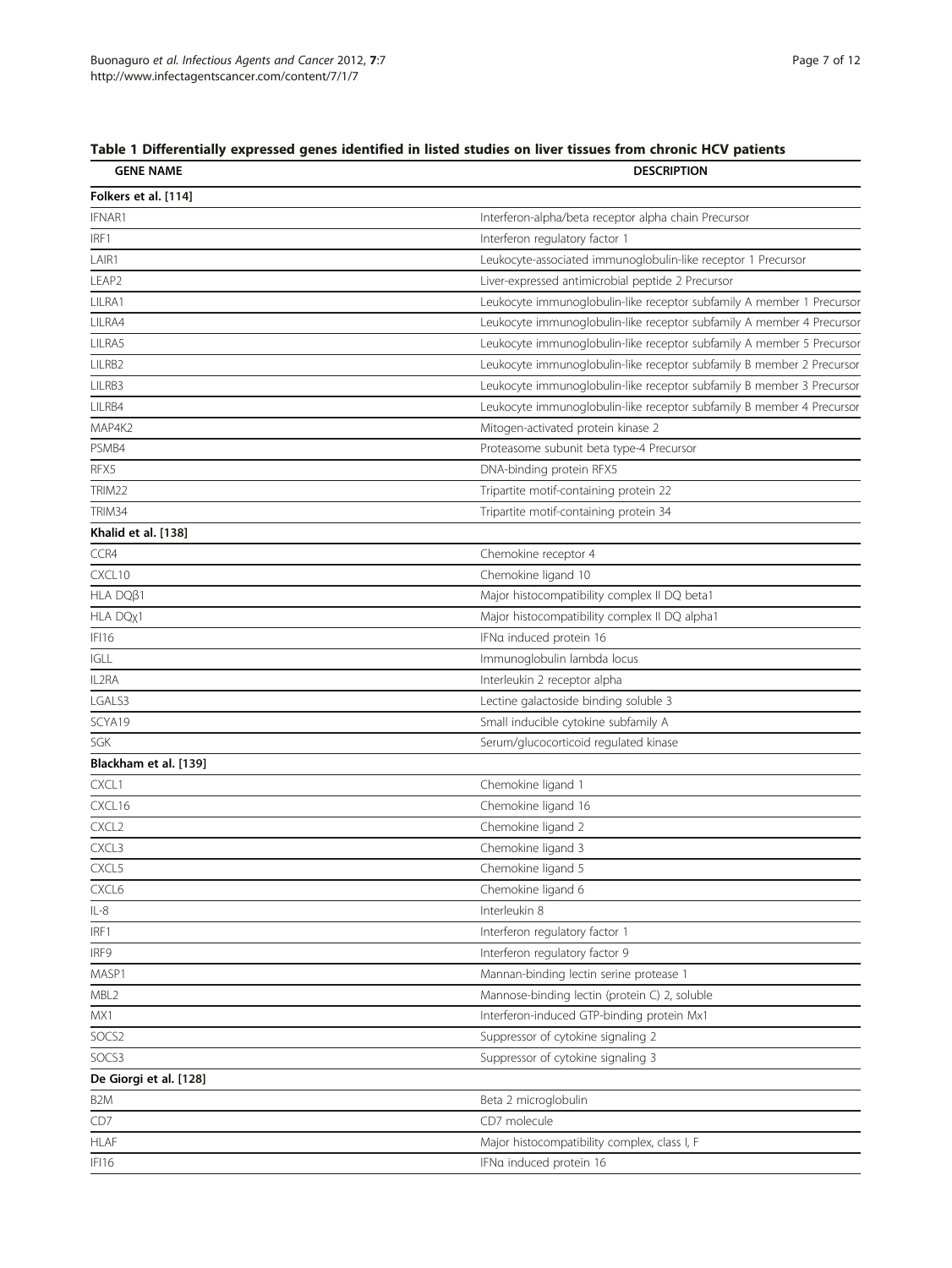| IFI27             | IFNa induced protein 27                                     |
|-------------------|-------------------------------------------------------------|
| OASL              | 2/-5/-oligoadenylate synthetase-like protein                |
| PSMB9             | Proteasome subunit beta type-9                              |
| PSME <sub>2</sub> | Proteasome activator subunit 2                              |
| <b>STAT</b>       | Signal transducer and activator of transcription 1, 91 kDa  |
| TAP1              | Transporter 1, ATP-binding cassette, sub-family B (MDR/TAP) |

Table 1 Differentially expressed genes identified in listed studies on liver tissues from chronic HCV patients (Continued)

complex HLADQa1, HLADRa1, chemokines and chemokine receptors [\[124\]](#page-11-0).

Moreover, a microarray analysis performed on Huh7 hepatocarcinoma cell line demonstrated that infection with HCV JFH-1 viral particles alters the expression of host genes involved in cellular defense mechanisms that protect the cell against infection and oxidative stress which, in turn, determine the fate of cellular survival [[125](#page-11-0)]. Furthermore, HCV JFH-1 infection is able to stimulate the expression of proinflammatory antiviral response genes, including those involved in type I and II interferon responses (e.g. IRF1, IRF9, and myxovirus (influenza virus) resistance 1, interferon-inducible protein p78 (mouse) (MX1) genes), the complement cascade (e.g. mannosebinding lectin (MBL) 2 and mannose-binding protein associated serine protease (MASP) 1 genes), and the production of proinflammatory chemokines and cytokines (e.g. IL-8 and CXC chemokine ligand (CXCL) 1,−2,−3,−5, −6, and−16 genes) [[126](#page-11-0)]. Increased expression of genes encoding for negative regulators of the interferon response has been also observed, including several members of the SOCS gene family (e.g., SOCS2 and−3 genes) [\[127\]](#page-11-0).

In this framework, our group evaluated differential gene expression by microarray analysis on liver biopsies obtained from chronic HCV and control negative patients [\[128\]](#page-11-0). Unique gene signatures were identified and, in particular, the HCV infected liver tissue showed strong up-regulation of genes involved in antigen presentation, protein ubiquitination, interferon signaling, IL-4 signalling, bacteria and viruses cell cycle and chemokine IL-4 signalling pathways.

Data analysis focused on the expression levels of specific genes related to the innate immunity pathway showed a strong up-regulation of genes involved, at multiple levels, in the pathway of Type I IFN signalling, including the STAT1 transcription factor and the downstream regulated genes (ISGs), in agreement to studies from other groups [\[129](#page-11-0)].

Among the observed up-regulated ISGs, gammainterferon-inducible protein 16 (IFI16), interferon alphainducible protein 27 (IFI27) and 2'-5'-oligoadenylate synthase-like (OASL) were identified. In particular, IFI16 controls cellular proliferation by modulating the functions of cell cycle regulatory factors including p53/TP53 and the

retinoblastoma protein (pRb) [[130,131\]](#page-11-0). IFI27 is known to promote cell death, triggering an IFN-induced apoptosis with robust release of cytochrome C from the mitochondria and activation of BCL2-associated X protein (BAX) and caspases 2, 3, 6, 8 and 9 [\[132\]](#page-11-0). Furthermore, the  $2'$ -5'oligoadenylate synthase-like protein (OASL) has been shown to bind double-stranded RNA and DNA, suggesting a role in anti-viral activity [[133](#page-11-0)].

Moreover, MHC components of antigen processing and presentation such as HLA-F, Beta-2-microglobulin (B2M), CD7 and TAP1, have been found up-regulated in HCVpositive liver tissue. In particular, TAP1 is involved in the transport of antigens from the cytoplasm to the endoplasmic reticulum for association with MHC class I molecules [[134\]](#page-11-0). Indeed, it is well known that HCV core protein enhances MHC class I molecule function, by increasing the expression of TAP1, thus contributing to HCV persistence by suppressing the cytotoxic activity of NK cells [\[135](#page-11-0)].

Furthermore, data analysis focused on the expression levels of specific genes related to the innate immunity pathway show a relevant activation trend of the flagellindependent TLR5, associated with the activation of IRAK1 (variant 3) and decreased level of IL-10 and IL-1b (submitted for publication).

Such overall data shed light on specific pathogenetic mechanisms and gene signatures involved in HCV-related disease and suggest the relevant role of innate immunity in progression of HCV infection. Furthermore, the analysis of relevant pathways and specific genes involved in HCV progression to cancer may have a relevant impact on the early identification of "progressors" to select for appropriate therapeutic actions.

Indeed, despite advances have been made in the treatment of HCV chronic infection with the combination of pegylated interferon (PEG-IFN) and ribavirin, treatment failure still occurs in about half of the patients and prediction of treatment response would be of great value.

In this perspective, several studies employed gene expression profiling analysis to investigate the molecular basis for treatment failure in HCV chronic infection.

In particular, a systems biology approach using highthroughput technologies, such as complementary DNA microarrays combined with mathematical modeling, was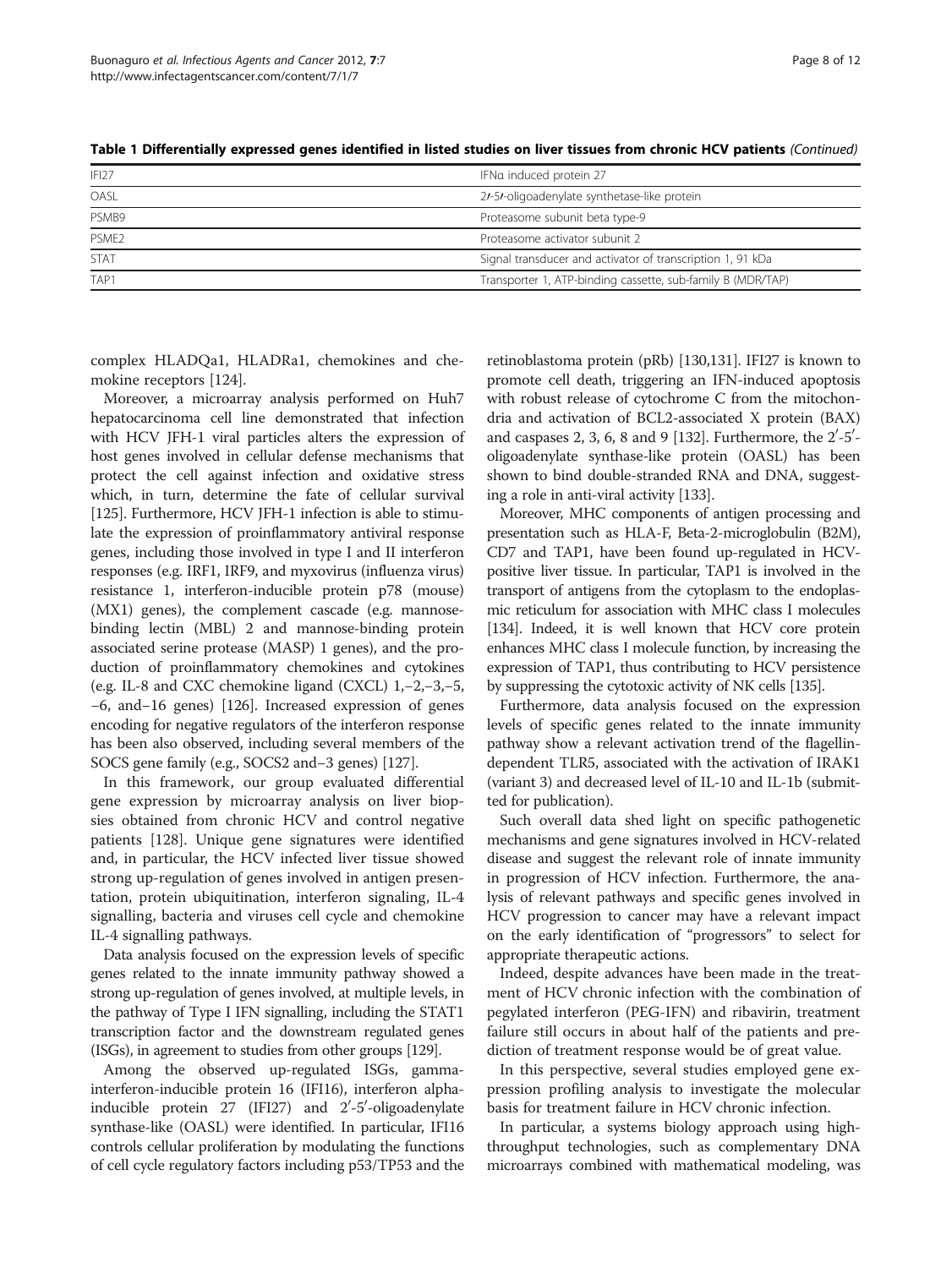<span id="page-8-0"></span>applied to identify a liver gene signature to predict sustained virological response to PEG-IFN plus ribavirin in patients with HCV chronic hepatitis [\[136,137](#page-11-0)].

To this aim, expression profiling analysis was performed on liver biopsy specimens taken before therapy and gene expression levels were compared among 15 nonresponders (NR), 16 responders (R), and 20 healthy subjects.

Eighteen genes were differentially expressed between responders and nonresponders. Up-regulation of a specific set of IFN-responsive genes predicted poor response to therapy, suggesting a possible rationale for treatment resistance.

In particular, upregulation of the following 8 genes showed the most consistent ability to classify NR and R subjects: ISG15, activating transcription factor 5 (ATF5), IFN-induced protein with tetratricopeptide repeats (IFIT1), MX1, ubiquitin-specific protease 18 (USP18), dual specificity phosphatase 1 (DUSP1), cyclin E binding protein (CEB1) and 40S ribosomal protein S28 (RPS28). Overall, the study showed that different innate IFN response to HCV infection may significantly impact on the responsiveness to PEG-IFN plus ribavirin therapy and identify NR and R patients [\[137](#page-11-0)].

# Conclusions

The host immune response plays a critical role in HCV infection because of its potential to contribute not only to viral clearance but also to liver injury. HCV attenuates both innate and adaptive immune responses, thereby reducing the viral clearance as well as the degree of immunemediated liver injury, allowing coexistence of both virus and host. Key questions for future studies remain for nearly every aspect of the host immune response; so far, the pathogenetic mechanisms involved in progression to distinct HCV-related malignant tumors are still ill defined.

However, the analysis of the innate immune pathways involved in HCV chronic infection would help elucidating the possible mechanisms leading to HCV related cancers, such as HCC or B-cell NHL.

Future studies focused on the analysis of relevant pathways and specific genes involved in HCV infection and progression to cancer would have a relevant impact on the understanding of HCV-related carcinogenesis (HCC and/or B cell NHL) as well as on the management of HCV-infected subjects, making easier the identification of "progressors" to select for appropriate preventive/therapeutic actions.

#### Competing interests

The authors declare that they have no competing interests.

#### Authors' contributions

LB and AP drafted the manuscript. MLT participated in the draft of the manuscript. FMB conceived of the study and participated in its design and coordination and helped to draft the manuscript. All authors read and approved the final manuscript.

Received: 18 January 2012 Accepted: 24 February 2012 Published: 26 March 2012

#### References

- 1. Levrero M: Viral hepatitis and liver cancer: the case of hepatitis C Oncogene 2006, 25:3834–3847.
- 2. Ferri C, Longombardo G, La CL, Greco F, Lombardini F, Cecchetti R, Cagianelli MA, Marchi S, Monti M, Zignego AL: Hepatitis C virus chronic infection as a common cause of mixed cryoglobulinaemia and autoimmune liver disease. J Intern Med 1994, 236:31–36.
- 3. Ferri C, Caracciolo F, Zignego AL, La CL, Monti M, Longombardo G, Lombardini F, Greco F, Capochiani E, Mazzoni A: Hepatitis C virus infection in patients with non-Hodgkin's lymphoma. Br J Haematol 1994, 88:392–394.
- 4. De Re V, Caggiari L, Simula MP, De VS, Sansonno D, Dolcetti R: B-cell lymphomas associated with HCV infection. Gastroenterology 2007, 132:1205–1207.
- 5. Choo QL, Richman KH, Han JH, Berger K, Lee C, Dong C, Gallegos C, Coit D, Medina-Selby R, Barr PJ: Genetic organization and diversity of the hepatitis C virus. Proc Natl Acad Sci U S A 1991, 88:2451-2455.
- 6. Irshad M, Ansari MA, Singh A, Nag P, Raghvendra L, Singh S, Badhal SS: HCV-genotypes: a review on their origin, global status, assay system, pathogenecity and response to treatment. Hepatogastroenterology 2010, 57:1529–1538.
- 7. Fishman SL, Branch AD: The quasispecies nature and biological implications of the hepatitis C virus. Infect Genet Evol 2009, 9:1158–1167.
- 8. Han JH, Shyamala V, Richman KH, Brauer MJ, Irvine B, Urdea MS, Tekamp-Olson P, Kuo G, Choo QL, Houghton M: Characterization of the terminal regions of hepatitis C viral RNA: identification of conserved sequences in the 5/ untranslated region and poly(A) tails at the 3/ end. Proc Natl Acad Sci U S A 1991, 88:1711–1715.
- 9. Shi ST, Lai MMC: HCV 5/ and 3/UTR: When Translation Meets Replication. 2006.
- 10. Dutkiewicz M, Swigtkowska A, Ciesiolka J: Structure and function of the non-coding regions of hepatitis C viral RNA. Postepy Biochem 2006, 52:62–71.
- 11. Suzuki T: Assembly of hepatitis C virus particles. Microbiol Immunol 2011, 55:12–18.
- 12. Choo QL, Richman KH, Han JH, Berger K, Lee C, Dong C, Gallegos C, Coit D, Medina-Selby R, Barr PJ: Genetic organization and diversity of the hepatitis C virus. Proc Natl Acad Sci U S A 1991, 88:2451–2455.
- 13. Zhang J, Randall G, Higginbottom A, Monk P, Rice CM, McKeating JA: CD81 is required for hepatitis C virus glycoprotein-mediated viral infection. J Virol 2004, 78:1448–1455.
- 14. Scarselli E, Ansuini H, Cerino R, Roccasecca RM, Acali S, Filocamo G, Traboni C, Nicosia A, Cortese R, Vitelli A: The human scavenger receptor class B type I is a novel candidate receptor for the hepatitis C virus. EMBO J 2002, 21:5017–5025.
- 15. Evans MJ, Von HT, Tscherne DM, Syder AJ, Panis M, Wolk B, Hatziioannou T, McKeating JA, Bieniasz PD, Rice CM: Claudin-1 is a hepatitis C virus co-receptor required for a late step in entry. Nature 2007, 446:801–805.
- 16. Zheng A, Yuan F, Li Y, Zhu F, Hou P, Li J, Song X, Ding M, Deng H: Claudin-6 and claudin-9 function as additional coreceptors for hepatitis C virus. J Virol 2007, 81:12465–12471.
- 17. Liu S, Yang W, Shen L, Turner JR, Coyne CB, Wang T: Tight junction proteins claudin-1 and occludin control hepatitis C virus entry and are downregulated during infection to prevent superinfection. J Virol 2009, 83:2011–2014.
- 18. Barth H, Rybczynska J, Patient R, Choi Y, Sapp RK, Baumert TF, Krawczynski K, Liang TJ: Both innate and adaptive immunity mediate protective immunity against hepatitis C virus infection in chimpanzees. Hepatology 2011.
- 19. Hiroishi K, Ito T, Imawari M: Immune responses in hepatitis C virus infection and mechanisms of hepatitis C virus persistence. J Gastroenterol Hepatol 2008, 23:1473-1482.
- 20. Chang KM: Immunopathogenesis of hepatitis C virus infection. Clin Liver Dis 2003, 7:89–105.
- 21. Gerlach JT, Diepolder HM, Jung MC, Gruener NH, Schraut WW, Zachoval R, Hoffmann R, Schirren CA, Santantonio T, Pape GR: Recurrence of hepatitis C virus after loss of virus-specific CD4(+) T-cell response in acute hepatitis C. Gastroenterology 1999, 117:933–941.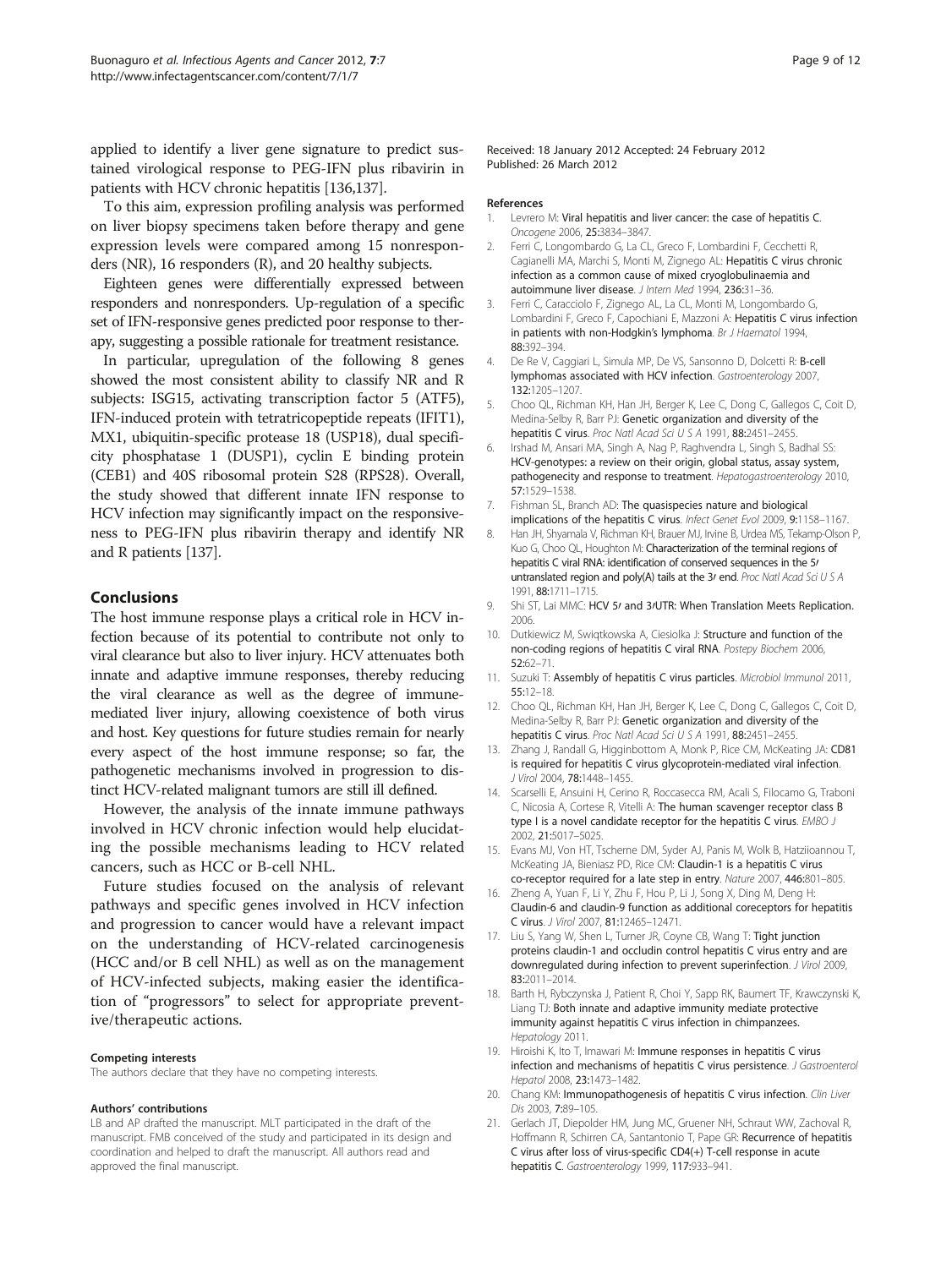- <span id="page-9-0"></span>22. Shin EC, Park SH, Demino M, Nascimbeni M, Mihalik K, Major M, Veerapu NS, Heller T, Feinstone SM, Rice CM, Rehermann B: Delayed Induction, Not Impaired Recruitment of Specific CD8(+) T Cells, Causes the Late Onset of Acute Hepatitis C. Gastroenterology 2011.
- 23. Hiroishi K, Ito T, Imawari M: Immune responses in hepatitis C virus infection and mechanisms of hepatitis C virus persistence. J Gastroenterol Hepatol 2008, 23:1473–1482.
- 24. Banchereau J, Steinman RM: Dendritic cells and the control of immunity. Nature 1998, 392:245–252.
- 25. Siegal FP, Kadowaki N, Shodell M, Fitzgerald-Bocarsly PA, Shah K, Ho S, Antonenko S, Liu YJ: The nature of the principal type 1 interferonproducing cells in human blood. Science 1999, 284:1835–1837.
- 26. Matsui T, Connolly JE, Michnevitz M, Chaussabel D, Yu CI, Glaser C, Tindle S, Pypaert M, Freitas H, Piqueras B, Banchereau J, Palucka AK: CD2 distinguishes two subsets of human plasmacytoid dendritic cells with distinct phenotype and functions. J Immunol 2009, 182:6815–6823.
- 27. Dolganiuc A, Chang S, Kodys K, Mandrekar P, Bakis G, Cormier M, Szabo G: Hepatitis C virus (HCV) core protein-induced, monocyte-mediated mechanisms of reduced IFN-alpha and plasmacytoid dendritic cell loss in chronic HCV infection. J Immunol 2006, 177:6758-6768.
- 28. Kanto T, Hayashi N, Takehara T, Tatsumi T, Kuzushita N, Ito A, Sasaki Y, Kasahara A, Hori M: Impaired allostimulatory capacity of peripheral blood dendritic cells recovered from hepatitis C virus-infected individuals. J Immunol 1999, 162:5584–5591.
- 29. Kanto T, Inoue M, Miyatake H, Sato A, Sakakibara M, Yakushijin T, Oki C, Itose I, Hiramatsu N, Takehara T, Kasahara A, Hayashi N: Reduced numbers and impaired ability of myeloid and plasmacytoid dendritic cells to polarize T helper cells in chronic hepatitis C virus infection. *J Infect Dis* 2004, 190:1919–1926.
- 30. Kadowaki N, Ho S, Antonenko S, Malefyt RW, Kastelein RA, Bazan F, Liu YJ: Subsets of human dendritic cell precursors express different toll-like receptors and respond to different microbial antigens. J Exp Med 2001, 194:863–869.
- 31. Heufler C, Koch F, Stanzl U, Topar G, Wysocka M, Trinchieri G, Enk A, Steinman RM, Romani N, Schuler G: Interleukin-12 is produced by dendritic cells and mediates T helper 1 development as well as interferon-gamma production by T helper 1 cells. Eur J Immunol 1996, 26:659–668.
- 32. Pape GR, Gerlach TJ, Diepolder HM, Gruner N, Jung M, Santantonio T: Role of the specific T-cell response for clearance and control of hepatitis C virus. J Viral Hepat 1999, 6(Suppl 1):36–40.
- 33. Wertheimer AM, Bakke A, Rosen HR: Direct enumeration and functional assessment of circulating dendritic cells in patients with liver disease. Hepatology 2004, 40:335–345.
- 34. Kanto T, Inoue M, Miyatake H, Sato A, Sakakibara M, Yakushijin T, Oki C, Itose I, Hiramatsu N, Takehara T, Kasahara A, Hayashi N: Reduced numbers and impaired ability of myeloid and plasmacytoid dendritic cells to polarize T helper cells in chronic hepatitis C virus infection. *J Infect Dis* 2004, 190:1919–1926.
- 35. Chan SH, Perussia B, Gupta JW, Kobayashi M, Pospisil M, Young HA, Wolf SF, Young D, Clark SC, Trinchieri G: Induction of interferon gamma production by natural killer cell stimulatory factor: characterization of the responder cells and synergy with other inducers. J Exp Med 1991, 173:869–879.
- 36. Khakoo SI, Thio CL, Martin MP, Brooks CR, Gao X, Astemborski J, Cheng J, Goedert JJ, Vlahov D, Hilgartner M, Cox S, Little AM, Alexander GJ, Cramp ME, O'Brien SJ, Rosenberg WM, Thomas DL, Carrington M: HLA and NK cell inhibitory receptor genes in resolving hepatitis C virus infection. Science 2004, 305:872–874.
- 37. Ahlenstiel G, Martin MP, Gao X, Carrington M, Rehermann B: Distinct KIR/ HLA compound genotypes affect the kinetics of human antiviral natural killer cell responses. J Clin Invest 2008, 118:1017-1026.
- 38. Hiroishi K, Ito T, Imawari M: Immune responses in hepatitis C virus infection and mechanisms of hepatitis C virus persistence. J Gastroenterol Hepatol 2008, 23:1473–1482.
- 39. Parker GA, Picut CA: Liver immunobiology. Toxicol Pathol 2005, 33:52–62.
- 40. Akira S, Hemmi H: Recognition of pathogen-associated molecular patterns by TLR family. Immunol Lett 2003, 85:85-95.
- 41. Saito T, Gale M Jr: Principles of intracellular viral recognition. Curr Opin Immunol 2007, 19:17–23.
- 42. Saito T, Gale M Jr: Regulation of innate immunity against hepatitis C virus infection. Hepatol Res 2008, 38:115–122.
- 43. Saito T, Hirai R, Loo YM, Owen D, Johnson CL, Sinha SC, Akira S, Fujita T, Gale M Jr: Regulation of innate antiviral defenses through a shared repressor domain in RIG-I and LGP2. Proc Natl Acad Sci U S A 2007, 104:582–587.
- 44. Eksioglu EA, Zhu H, Bayouth L, Bess J, Liu HY, Nelson DR, Liu C: Characterization of HCV Interactions with Toll-Like Receptors and RIG-I in Liver Cells. PLoS One 2011, 6:e21186.
- 45. Franchi L, McDonald C, Kanneganti TD, Amer A, Nunez G: Nucleotidebinding oligomerization domain-like receptors: intracellular pattern recognition molecules for pathogen detection and host defense. J Immunol 2006, 177:3507–3513.
- 46. Imler JL, Hoffmann JA: Toll and Toll-like proteins: an ancient family of receptors signaling infection. Rev Immunogenet 2000, 2:294–304.
- 47. Tsan MF: Toll-like receptors, inflammation and cancer. Semin Cancer Biol 2006, 16:32–37.
- 48. Takeda K, Kaisho T, Akira S: Toll-like receptors. Annu Rev Immunol 2003, 21:335–376.
- 49. Tsan MF: Toll-like receptors, inflammation and cancer. Semin Cancer Biol 2006, 16:32–37.
- 50. Kopp E, Medzhitov R: Recognition of microbial infection by Toll-like receptors. Curr Opin Immunol 2003, 15:396–401.
- 51. Dolganiuc A, Garcia C, Kodys K, Szabo G: Distinct Toll-like receptor expression in monocytes and T cells in chronic HCV infection. World J Gastroenterol 2006, 12:1198–1204.
- 52. Feldmann G, Nischalke HD, Nattermann J, Banas B, Berg T, Teschendorf C, Schmiegel W, Duhrsen U, Halangk J, Iwan A, Sauerbruch T, Caselmann WH, Spengler U: Induction of interleukin-6 by hepatitis C virus core protein in hepatitis C-associated mixed cryoglobulinemia and B-cell non-Hodgkin's lymphoma. Clin Cancer Res 2006, 12:4491–4498.
- 53. Chiron D, Bekeredjian-Ding I, Pellat-Deceunynck C, Bataille R, Jego G: Toll-like receptors: lessons to learn from normal and malignant human B cells. Blood 2008, 112:2205–2213.
- 54. Tsan MF: Toll-like receptors, inflammation and cancer. Semin Cancer Biol 2006, 16:32–37.
- 55. Akira S, Takeda K: Toll-like receptor signalling. Nat Rev Immunol 2004, 4:499-511.
- 56. Takeda K, Akira S: TLR signaling pathway. Semin Immunol 2004, 16:3–9.
- 57. Tsan MF: Toll-like receptors, inflammation and cancer. Semin Cancer Biol 2006, 16:32–37.
- 58. Yamamoto M, Sato S, Hemmi H, Sanjo H, Uematsu S, Kaisho T, Hoshino K, Takeuchi O, Kobayashi M, Fujita T, Takeda K, Akira S: Essential role for TIRAP in activation of the signalling cascade shared by TLR2 and TLR4. Nature 2002, 420:324–329.
- 59. Yamamoto M, Sato S, Hemmi H, Hoshino K, Kaisho T, Sanjo H, Takeuchi O, Sugiyama M, Okabe M, Takeda K, Akira S: Role of adaptor TRIF in the MyD88-independent toll-like receptor signaling pathway. Science 2003, 301:640–643.
- 60. Gitlin L, Barchet W, Gilfillan S, Cella M, Beutler B, Flavell RA, Diamond MS, Colonna M: Essential role of mda-5 in type I IFN responses to polyriboinosinic:polyribocytidylic acid and encephalomyocarditis picornavirus. Proc Natl Acad Sci U S A 2006, 103:8459-8464.
- Yoneyama M, Fujita T: RIG-I: critical regulator for virus-induced innate immunity. Tanpakushitsu Kakusan Koso 2004, 49:2571-2578.
- 62. Breiman A, Grandvaux N, Lin R, Ottone C, Akira S, Yoneyama M, Fujita T, Hiscott J, Meurs EF: Inhibition of RIG-I-dependent signaling to the interferon pathway during hepatitis C virus expression and restoration of signaling by IKKepsilon. J Virol 2005, 79:3969–3978.
- 63. Foy E, Li K, Sumpter R Jr, Loo YM, Johnson CL, Wang C, Fish PM, Yoneyama M, Fujita T, Lemon SM, Gale M Jr: Control of antiviral defenses through hepatitis C virus disruption of retinoic acid-inducible gene-I signaling. Proc Natl Acad Sci U S A 2005, 102:2986-2991.
- 64. Sumpter R Jr, Loo YM, Foy E, Li K, Yoneyama M, Fujita T, Lemon SM, Gale M Jr: Regulating intracellular antiviral defense and permissiveness to hepatitis C virus RNA replication through a cellular RNA helicase, RIG-I. J Virol 2005, 79:2689–2699.
- 65. Kato H, Takeuchi O, Sato S, Yoneyama M, Yamamoto M, Matsui K, Uematsu S, Jung A, Kawai T, Ishii KJ, Yamaguchi O, Otsu K, Tsujimura T, Koh CS, Reis e Sousa, Matsuura Y, Fujita T, Akira S: Differential roles of MDA5 and RIG-I helicases in the recognition of RNA viruses. Nature 2006, 441:101-105.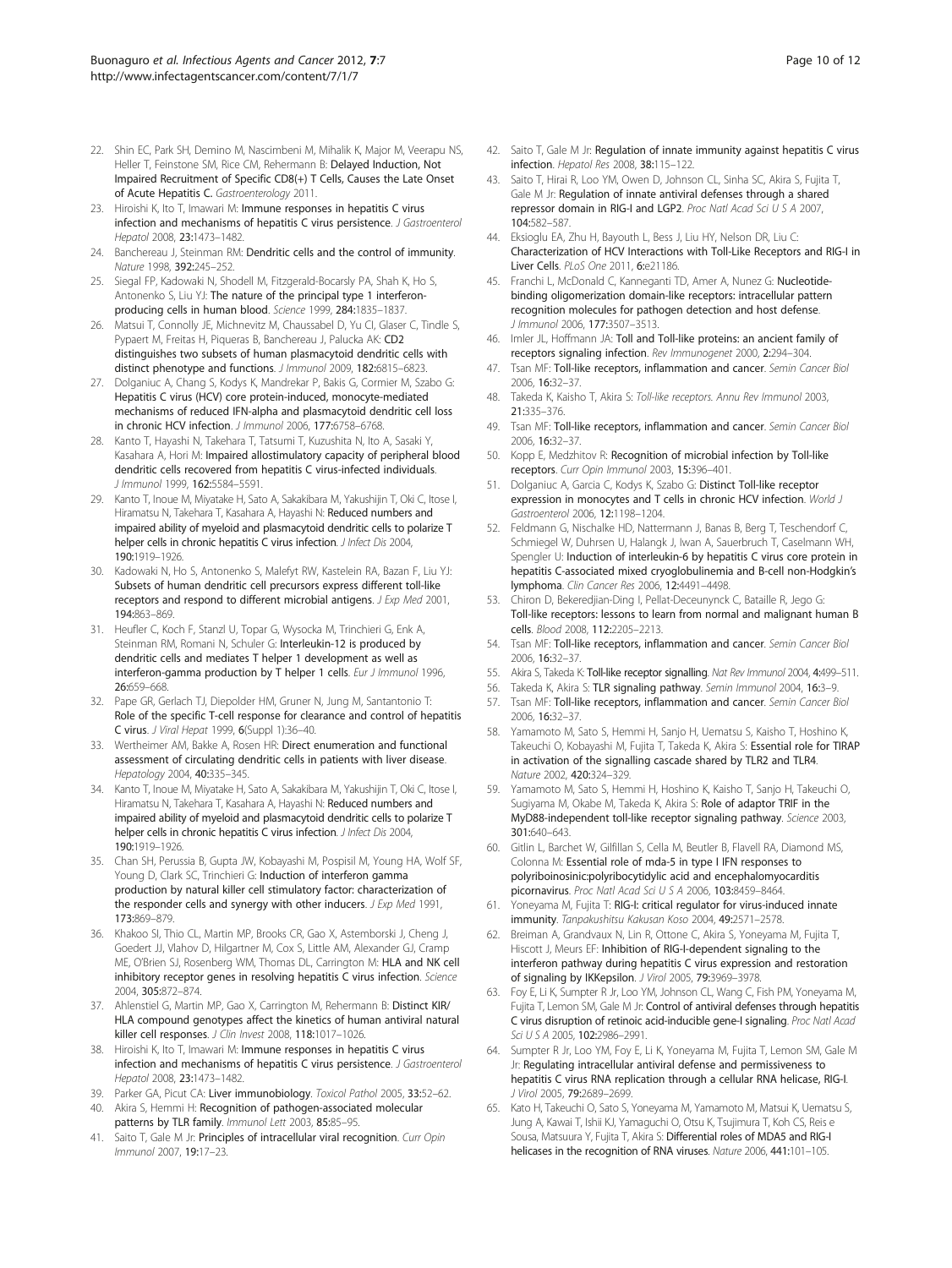- <span id="page-10-0"></span>66. Yoneyama M, Kikuchi M, Matsumoto K, Imaizumi T, Miyagishi M, Taira K, Foy E, Loo YM, Gale M Jr, Akira S, Yonehara S, Kato A, Fujita T: Shared and unique functions of the DExD/H-box helicases RIG-I, MDA5, and LGP2 in antiviral innate immunity. J Immunol 2005, 175:2851–2858.
- 67. Saito T, Hirai R, Loo YM, Owen D, Johnson CL, Sinha SC, Akira S, Fujita T, Gale M Jr: Regulation of innate antiviral defenses through a shared repressor domain in RIG-I and LGP2. Proc Natl Acad Sci U S A 2007, 104:582–587.
- 68. Venkataraman T, Valdes M, Elsby R, Kakuta S, Caceres G, Saijo S, Iwakura Y, Barber GN: Loss of DExD/H box RNA helicase LGP2 manifests disparate antiviral responses. J Immunol 2007, 178:6444–6455.
- Kawai T, Akira S: Toll-like receptor and RIG-I-like receptor signaling. Ann N Y Acad Sci 2008, 1143:1–20.
- 70. Kawai T, Akira S: Toll-like receptor and RIG-I-like receptor signaling. Ann N Y Acad Sci 2008, 1143:1–20.
- 71. Bigger CB, Brasky KM, Lanford RE: DNA microarray analysis of chimpanzee liver during acute resolving hepatitis C virus infection. J Virol 2001, 75:7059–7066.
- 72. Chen L, Borozan I, Feld J, Sun J, Tannis LL, Coltescu C, Heathcote J, Edwards AM, McGilvray ID: Hepatic gene expression discriminates responders and nonresponders in treatment of chronic hepatitis C viral infection. Gastroenterology 2005, 128:1437–1444.
- 73. Guo JT, Sohn JA, Zhu Q, Seeger C: Mechanism of the interferon alpha response against hepatitis C virus replicons. Virology 2004, 325:71–81.
- 74. Taylor DR, Puig M, Darnell ME, Mihalik K, Feinstone SM: New antiviral pathway that mediates hepatitis C virus replicon interferon sensitivity through ADAR1. J Virol 2005, 79:6291–6298.
- 75. Wang C, Pflugheber J, Sumpter R Jr, Sodora DL, Hui D, Sen GC, Gale M Jr: Alpha interferon induces distinct translational control programs to suppress hepatitis C virus RNA replication. J Virol 2003, 77:3898–3912.
- 76. Hui DJ, Bhasker CR, Merrick WC, Sen GC: Viral stress-inducible protein p56 inhibits translation by blocking the interaction of eIF3 with the ternary complex eIF2.GTP.Met-tRNAi. J Biol Chem 2003, 278:39477–39482.
- 77. Pflugheber J, Fredericksen B, Sumpter R Jr, Wang C, Ware F, Sodora DL, Gale M Jr: Regulation of PKR and IRF-1 during hepatitis C virus RNA replication. Proc Natl Acad Sci U S A 2002, 99:4650-4655.
- 78. Wang C, Pflugheber J, Sumpter R Jr, Sodora DL, Hui D, Sen GC, Gale M Jr: Alpha interferon induces distinct translational control programs to suppress hepatitis C virus RNA replication. J Virol 2003, 77:3898–3912.
- 79. Agarwal SK, Wu M, Livingston CK, Parks DH, Mayes MD, Arnett FC, Tan FK: Toll-like receptor 3 upregulation by type I interferon in healthy and scleroderma dermal fibroblasts. Arthritis Res Ther 2011, 13:R3.
- 80. Lin W, Kim SS, Yeung E, Kamegaya Y, Blackard JT, Kim KA, Holtzman MJ, Chung RT: Hepatitis C virus core protein blocks interferon signaling by interaction with the STAT1 SH2 domain. J Virol 2006, 80:9226–9235.
- 81. Foy E, Li K, Sumpter R Jr, Loo YM, Johnson CL, Wang C, Fish PM, Yoneyama M, Fujita T, Lemon SM, Gale M Jr: Control of antiviral defenses through hepatitis C virus disruption of retinoic acid-inducible gene-I signaling. Proc Natl Acad Sci U S A 2005, 102:2986–2991.
- 82. Lin W, Kim SS, Yeung E, Kamegaya Y, Blackard JT, Kim KA, Holtzman MJ, Chung RT: Hepatitis C virus core protein blocks interferon signaling by interaction with the STAT1 SH2 domain. J Virol 2006, 80:9226–9235.
- 83. Bode JG, Ludwig S, Ehrhardt C, Albrecht U, Erhardt A, Schaper F, Heinrich PC, Haussinger D: IFN-alpha antagonistic activity of HCV core protein involves induction of suppressor of cytokine signaling-3. FASEB J 2003, 17:488–490.
- 84. Heim MH, Moradpour D, Blum HE: Expression of hepatitis C virus proteins inhibits signal transduction through the Jak-STAT pathway. J Virol 1999, 73:8469–8475.
- 85. Polyak SJ, Khabar KS, Paschal DM, Ezelle HJ, Duverlie G, Barber GN, Levy DE, Mukaida N, Gretch DR: Hepatitis C virus nonstructural 5A protein induces interleukin-8, leading to partial inhibition of the interferon-induced antiviral response. J Virol 2001, 75:6095–6106.
- 86. Gale MJ Jr, Korth MJ, Tang NM, Tan SL, Hopkins DA, Dever TE, Polyak SJ, Gretch DR, Katze MG: Evidence that hepatitis C virus resistance to interferon is mediated through repression of the PKR protein kinase by the nonstructural 5A protein. Virology 1997, 230:217–227.
- 87. Taylor DR, Shi ST, Romano PR, Barber GN, Lai MM: Inhibition of the interferon-inducible protein kinase PKR by HCV E2 protein. Science 1999, 285:107–110.
- Ahlenstiel G, Rehermann B: Hepatitis C virus and the threshold of natural killer cell inhibition. Hepatology 2005, 41:675–677.
- 89. Tseng CT, Klimpel GR: Binding of the hepatitis C virus envelope protein E2 to CD81 inhibits natural killer cell functions. J Exp Med 2002, 195:43-49.
- 90. Crotta S, Stilla A, Wack A, D'Andrea A, Nuti S, D'Oro U, Mosca M, Filliponi F, Brunetto RM, Bonino F, Abrignani S, Valiante NM: Inhibition of natural killer cells through engagement of CD81 by the major hepatitis C virus envelope protein. J Exp Med 2002, 195:35-41.
- 91. Yoon JC, Shiina M, Ahlenstiel G, Rehermann B: Natural killer cell function is intact after direct exposure to infectious hepatitis C virions. Hepatology 2009, 49:12–21.
- 92. Herzer K, Falk CS, Encke J, Eichhorst ST, Ulsenheimer A, Seliger B, Krammer PH: Upregulation of major histocompatibility complex class I on liver cells by hepatitis C virus core protein via p53 and TAP1 impairs natural killer cell cytotoxicity. J Virol 2003, 77:8299–8309.
- 93. Jinushi M, Takehara T, Tatsumi T, Kanto T, Miyagi T, Suzuki T, Kanazawa Y, Hiramatsu N, Hayashi N: Negative regulation of NK cell activities by inhibitory receptor CD94/NKG2A leads to altered NK cell-induced modulation of dendritic cell functions in chronic hepatitis C virus infection. J Immunol 2004, 173:6072–6081.
- 94. Decalf J, Fernandes S, Longman R, Ahloulay M, Audat F, Lefrerre F, Rice CM, Pol S, Albert ML: Plasmacytoid dendritic cells initiate a complex chemokine and cytokine network and are a viable drug target in chronic HCV patients. J Exp Med 2007, 204:2423–2437.
- 95. Dolganiuc A, Chang S, Kodys K, Mandrekar P, Bakis G, Cormier M, Szabo G: Hepatitis C virus (HCV) core protein-induced, monocyte-mediated mechanisms of reduced IFN-alpha and plasmacytoid dendritic cell loss in chronic HCV infection. J Immunol 2006, 177:6758–6768.
- 96. Dolganiuc A, Chang S, Kodys K, Mandrekar P, Bakis G, Cormier M, Szabo G: Hepatitis C virus (HCV) core protein-induced, monocyte-mediated mechanisms of reduced IFN-alpha and plasmacytoid dendritic cell loss in chronic HCV infection. J Immunol 2006, 177:6758–6768.
- 97. Yoon JC, Shiina M, Ahlenstiel G, Rehermann B: Natural killer cell function is intact after direct exposure to infectious hepatitis C virions. Hepatology 2009, 49:12–21.
- 98. Auffermann-Gretzinger S, Keeffe EB, Levy S: Impaired dendritic cell maturation in patients with chronic, but not resolved, hepatitis C virus infection. Blood 2001, 97:3171–3176.
- 99. Dolganiuc A, Kodys K, Kopasz A, Marshall C, Do T, Romics L Jr, Mandrekar P, Zapp M, Szabo G: Hepatitis C virus core and nonstructural protein 3 proteins induce pro- and anti-inflammatory cytokines and inhibit dendritic cell differentiation. J Immunol 2003, 170:5615–5624.
- 100. Kanto T, Inoue M, Miyatake H, Sato A, Sakakibara M, Yakushijin T, Oki C, Itose I, Hiramatsu N, Takehara T, Kasahara A, Hayashi N: Reduced numbers and impaired ability of myeloid and plasmacytoid dendritic cells to polarize T helper cells in chronic hepatitis C virus infection. J Infect Dis 2004, 190:1919–1926.
- 101. Kanto T, Hayashi N, Takehara T, Tatsumi T, Kuzushita N, Ito A, Sasaki Y, Kasahara A, Hori M: Impaired allostimulatory capacity of peripheral blood dendritic cells recovered from hepatitis C virus-infected individuals. J Immunol 1999, 162:5584–5591.
- 102. Bain C, Fatmi A, Zoulim F, Zarski JP, Trepo C, Inchauspe G: Impaired allostimulatory function of dendritic cells in chronic hepatitis C infection. Gastroenterology 2001, 120:512–524.
- 103. Longman RS, Talal AH, Jacobson IM, Albert ML, Rice CM: Presence of functional dendritic cells in patients chronically infected with hepatitis C virus. Blood 2004, 103:1026–1029.
- 104. Barnaba V: Hepatitis C virus infection: a "liaison a trois" amongst the virus, the host, and chronic low-level inflammation for human survival. J Hepatol 2010, 53:752-761.
- 105. Albert ML, Decalf J, Pol S: Plasmacytoid dendritic cells move down on the list of suspects: in search of the immune pathogenesis of chronic hepatitis C. J Hepatol 2008, 49:1069–1078.
- 106. Potti A, Mukherjee S, Petersen R, Dressman HK, Bild A, Koontz J, Kratzke R, Watson MA, Kelley M, Ginsburg GS, West M, Harpole DH Jr, Nevins JR: A genomic strategy to refine prognosis in early-stage non-small-cell lung cancer. N Engl J Med 2006, 355:570–580.
- 107. Alizadeh AA, Staudt LM: Genomic-scale gene expression profiling of normal and malignant immune cells. Curr Opin Immunol 2000, 12:219-225.
- 108. Sorlie T, Perou CM, Tibshirani R, Aas T, Geisler S, Johnsen H, Hastie T, Eisen MB, van de RM, Jeffrey SS, Thorsen T, Quist H, Matese JC, Brown PO, Botstein D, Eystein LP, Borresen-Dale AL: Gene expression patterns of breast carcinomas